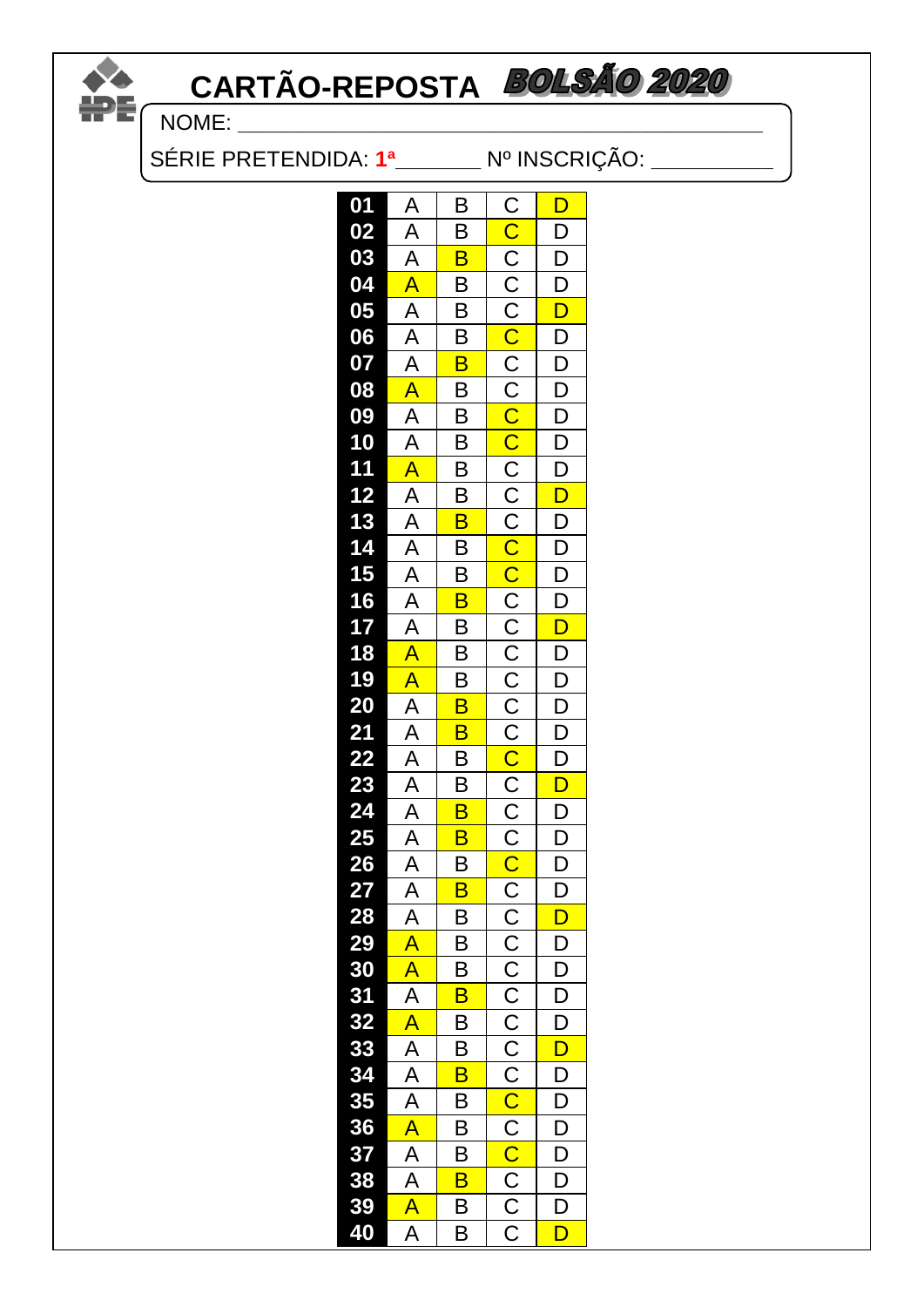# **CARTÃO-REPOSTA BOLSÃO 2020**<br>FREQUARE:

NOME: **\_\_\_\_\_\_\_\_\_\_\_\_\_\_\_\_\_\_\_\_\_\_\_\_\_\_\_\_\_\_\_\_\_\_\_\_\_\_\_\_\_\_\_**

SÉRIE PRETENDIDA: **2ª\_\_\_\_\_\_\_** Nº INSCRIÇÃO: **\_\_\_\_\_\_\_\_\_\_**

| 01                         | A                                                             | B                       | C                                                                       | D                        | E                |  |
|----------------------------|---------------------------------------------------------------|-------------------------|-------------------------------------------------------------------------|--------------------------|------------------|--|
| 02                         | Ā                                                             | B                       | $\overline{C}$                                                          | $\overline{\mathsf{D}}$  | Ē                |  |
|                            |                                                               | B                       |                                                                         | D                        | Ē                |  |
| 03<br>04<br>05             | $\frac{\overline{A}}{\overline{A}}$                           | B                       |                                                                         | D                        | E                |  |
|                            |                                                               | В                       |                                                                         | D                        |                  |  |
| 06                         | $\frac{A}{A}$ $\frac{A}{A}$                                   | $\overline{\mathsf{B}}$ |                                                                         | $\overline{\mathsf{D}}$  | $E_{E}$          |  |
| 07                         |                                                               | B                       |                                                                         | $\overline{\mathsf{D}}$  | Ē                |  |
| 08                         |                                                               | $\overline{\mathsf{B}}$ |                                                                         | D                        |                  |  |
| 09                         | $\overline{\mathsf{A}}$                                       | B                       |                                                                         | $\overline{\mathsf{D}}$  | $rac{E}{E}$      |  |
|                            |                                                               | $\overline{B}$          |                                                                         | $\overline{D}$           |                  |  |
| 10<br>11                   | $\frac{A}{A}$                                                 | $\overline{\mathsf{B}}$ |                                                                         | D                        | E<br>E<br>E<br>E |  |
| 12                         |                                                               | $\overline{\mathsf{B}}$ |                                                                         | $\overline{\mathsf{D}}$  |                  |  |
|                            | $\frac{A}{A}$                                                 | $\overline{\mathsf{B}}$ |                                                                         | $\overline{\mathsf{D}}$  | E                |  |
|                            |                                                               | B                       |                                                                         | D                        |                  |  |
| 13<br>14<br>15<br>16<br>17 | $\overline{A}$                                                | $\overline{\mathsf{B}}$ |                                                                         | $\overline{\mathsf{D}}$  | $rac{E}{E}$      |  |
|                            |                                                               | $\overline{B}$          |                                                                         | $\overline{D}$           |                  |  |
|                            |                                                               | $\overline{\mathsf{B}}$ |                                                                         | $\overline{\mathsf{D}}$  | E<br>E<br>E<br>E |  |
| 18                         |                                                               | $\overline{\mathsf{B}}$ |                                                                         | $\overline{\mathsf{D}}$  |                  |  |
| 19                         |                                                               | B                       |                                                                         | $\overline{D}$           | E                |  |
| 20                         | $\overline{A}$ $\overline{A}$ $\overline{A}$ $\overline{A}$   | B                       |                                                                         | $\overline{\mathsf{D}}$  | $\overline{E}$   |  |
| 21                         |                                                               | B                       |                                                                         | $\overline{\mathsf{D}}$  | E                |  |
|                            | $\frac{A}{A}$                                                 | $\overline{\mathsf{B}}$ |                                                                         | $\overline{D}$           |                  |  |
|                            |                                                               | В                       |                                                                         |                          | E<br>E<br>E<br>E |  |
| 22<br>23<br>24<br>25<br>26 |                                                               | $\overline{\mathsf{B}}$ |                                                                         | $\frac{\overline{D}}{D}$ |                  |  |
|                            |                                                               | $\overline{\mathsf{B}}$ |                                                                         | $\overline{D}$           | Ē                |  |
|                            |                                                               | $\overline{\mathsf{B}}$ |                                                                         | $\overline{\mathsf{D}}$  | E                |  |
| 27                         |                                                               | B                       |                                                                         | $\overline{\mathsf{D}}$  | Ē                |  |
| 28                         |                                                               | B                       |                                                                         | D                        | $rac{E}{E}$      |  |
| 29                         |                                                               | $\overline{\mathsf{B}}$ |                                                                         | $\overline{\mathsf{D}}$  |                  |  |
| 30                         |                                                               | B                       |                                                                         | $\overline{\mathsf{D}}$  | Ē                |  |
| 31                         |                                                               | $\overline{\mathsf{B}}$ |                                                                         | $\overline{\mathsf{D}}$  | $\overline{E}$   |  |
| 32                         | $\frac{A}{A} \frac{A}{A} \frac{A}{A} \frac{A}{A} \frac{A}{A}$ | $\overline{\mathsf{B}}$ |                                                                         | D                        | Ē                |  |
| 33                         | $\overline{A}$                                                | B                       | $\frac{c}{c}$                                                           | D                        | E                |  |
| 34<br>35                   |                                                               | B                       |                                                                         | D                        | E                |  |
|                            | $\frac{A}{A}$                                                 | $\overline{B}$          |                                                                         | D                        | $E_{E}$          |  |
| 36                         |                                                               | $\overline{\mathsf{B}}$ | $\frac{\overline{C}}{\overline{C}}$ $\frac{\overline{C}}{\overline{C}}$ | $\overline{\mathsf{D}}$  |                  |  |
| 37                         | $\frac{\mathsf{A}}{\mathsf{A}}$                               | B                       |                                                                         | D                        | E                |  |
| 38                         |                                                               | $\overline{\mathsf{B}}$ |                                                                         | D                        | Ē                |  |
| 39                         | $\overline{\mathsf{A}}$                                       | B                       | $rac{C}{C}$                                                             | D                        | E                |  |
| 40                         | Ā                                                             | B                       |                                                                         | D                        | E                |  |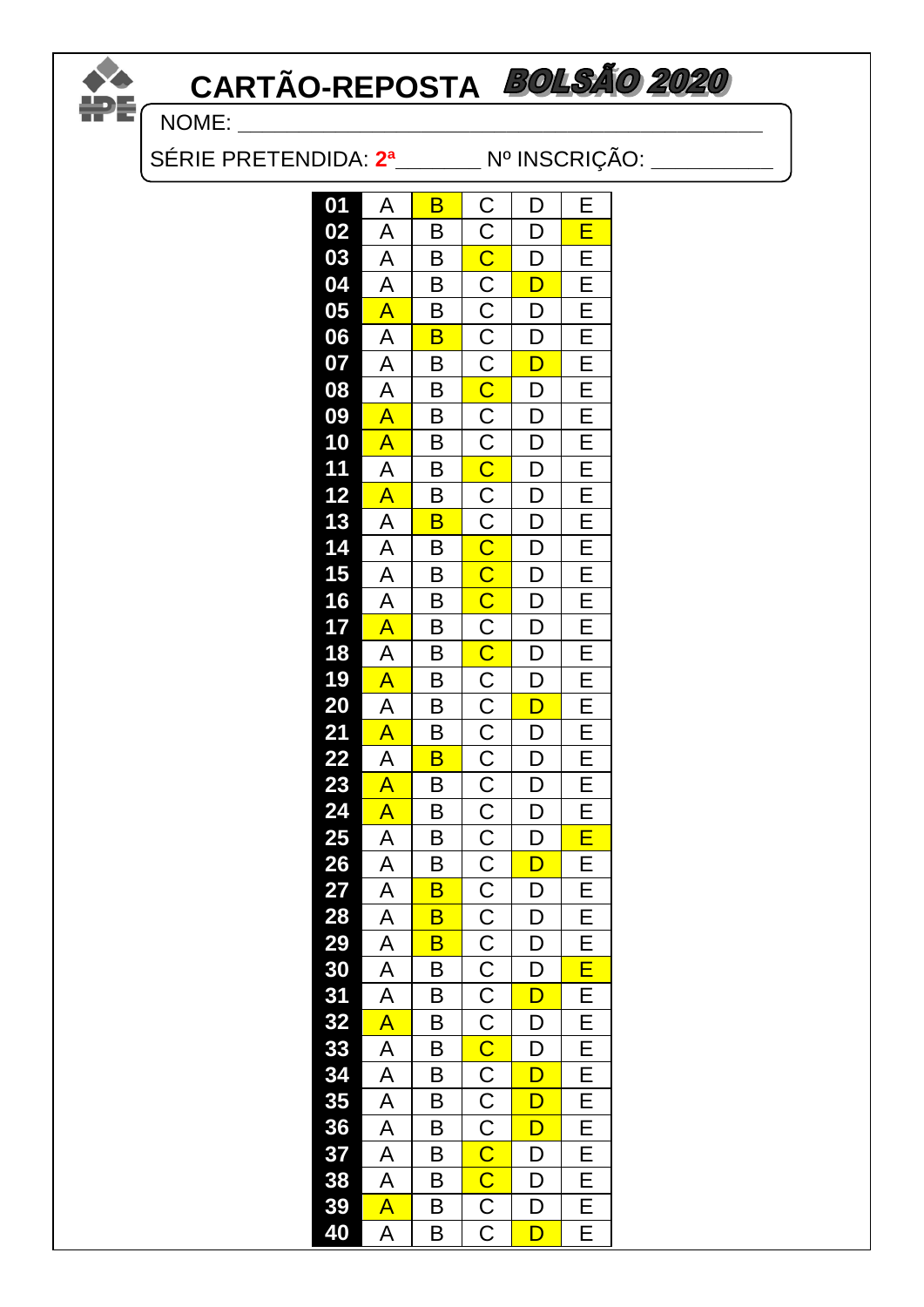# **CARTÃO-REPOSTA**  $\sum_{N=1}^{N}$  CAR

SÉRIE PRETENDIDA: **3ª\_\_\_\_\_\_\_** Nº INSCRIÇÃO: **\_\_\_\_\_\_\_\_\_\_**

| 01       | $\overline{A}$ | В                                            | D                                   | E                                        |
|----------|----------------|----------------------------------------------|-------------------------------------|------------------------------------------|
| 02       |                | $\overline{\mathsf{B}}$                      | $\overline{\mathsf{D}}$             |                                          |
|          |                |                                              | D                                   |                                          |
|          |                | $\frac{B}{B}$                                | $\frac{\overline{D}}{\overline{D}}$ | E E E E<br>E E E                         |
|          |                | $\overline{\mathsf{B}}$                      |                                     |                                          |
|          |                | $\overline{B}$                               | $\overline{\mathsf{D}}$             |                                          |
|          |                |                                              | $\overline{\mathsf{D}}$             |                                          |
|          |                | $\frac{B}{B}$                                | $\overline{D}$                      | $E_{E}$                                  |
|          |                |                                              |                                     |                                          |
|          |                | $\frac{1}{1}$                                | $\frac{D}{D}$                       |                                          |
|          |                |                                              |                                     |                                          |
|          |                | $\overline{\mathsf{B}}$                      |                                     |                                          |
|          |                | B                                            | $\overline{D}$                      |                                          |
|          |                | $\overline{B}$                               | $\overline{\mathsf{D}}$             |                                          |
|          |                |                                              | $D$<br>$D$<br>$D$<br>$D$<br>$D$     | E  E  E  E  E  E  E  E  E                |
|          |                | $\frac{1}{2}$                                |                                     |                                          |
|          |                |                                              |                                     |                                          |
|          |                | $\overline{B}$                               |                                     |                                          |
|          |                | $\overline{B}$                               |                                     |                                          |
|          |                | $\overline{B}$                               | $\frac{\overline{D}}{\overline{D}}$ | E E E <mark>E E</mark><br>E              |
|          |                | $\overline{\mathsf{B}}$                      |                                     |                                          |
|          |                | $\frac{1}{2}$                                | $\frac{D}{D}$                       |                                          |
|          |                |                                              |                                     |                                          |
|          |                |                                              |                                     |                                          |
|          |                | B                                            | $\overline{D}$                      |                                          |
|          |                | $\overline{B}$                               | $\overline{\mathsf{D}}$             |                                          |
|          |                | $\overline{B}$                               | $\overline{D}$                      |                                          |
|          |                |                                              | $\overline{\mathsf{D}}$             |                                          |
|          |                |                                              |                                     |                                          |
|          |                | $\overline{p}$ $\overline{p}$ $\overline{p}$ | $\frac{1}{D}$<br>$\frac{1}{D}$      |                                          |
|          |                |                                              |                                     |                                          |
|          |                | $\overline{\mathsf{B}}$                      | D<br><mark>D</mark>                 |                                          |
|          |                | $\frac{1}{\sqrt{2}}$                         |                                     | E E  <mark>E E E E E E E E E E E </mark> |
|          |                |                                              | $\overline{D}$                      |                                          |
|          |                |                                              | D D                                 |                                          |
|          |                | B<br>B<br>B                                  |                                     |                                          |
| 37<br>38 |                |                                              |                                     |                                          |
|          |                | $\overline{B}$                               | $\overline{\mathsf{D}}$             |                                          |
| 39       |                | $\overline{\mathsf{B}}$                      | $\overline{D}$                      | $rac{E}{E}$                              |
| 40       |                | $\overline{\mathsf{B}}$                      | $\overline{\mathsf{D}}$             |                                          |